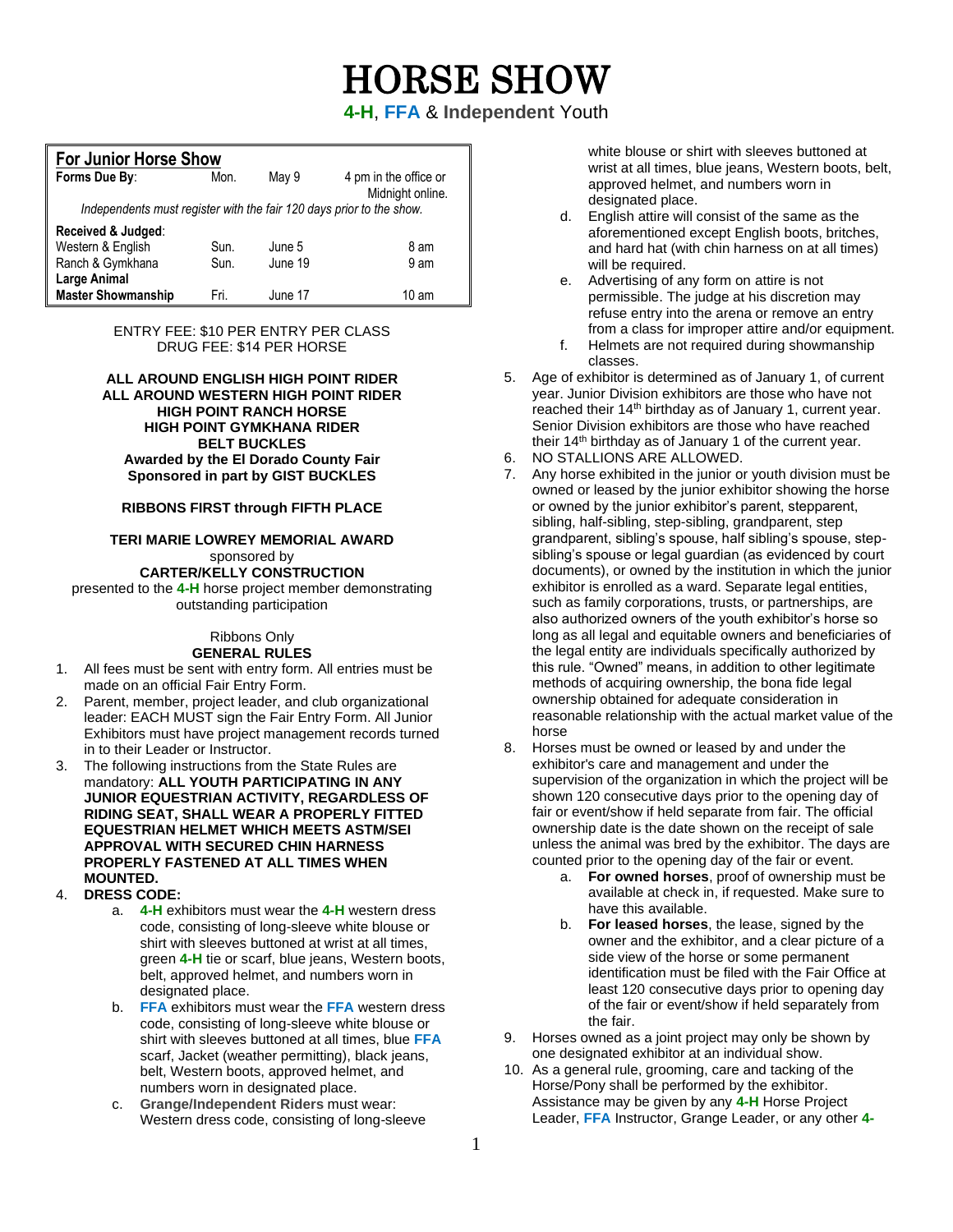**H**/**FFA/Grange** Horse Project Member. Where the safety of an exhibitor is concerned, assistance may be given by any adult.

- 11. Pony and horse may be combined in all classes.
- 12. WALK/TROT/JOG CLASSES Open to horse/exhibitor/exhibitor that have never been shown in a lope class. Any horse/exhibitor may move up to a lope class in their division at the following show, BUT may not move back down to WALK/TROT/JOG once they have loped. Except due to a SAFETY issue, show management and horse project leaders may make a combined decision to allow the rider to move back down. There will be WALK/TROT/JOG GYMKHANA classes offered.
- 13. **All-Around Buckles will be awarded as follows**: **Western division:** The top five (5) events will count towards the award.

**English division:** The top five (5) events will count towards the award.

**Gymkhana division:** The top five (5) events will count towards the award.

**Ranch Horse Division:** The top five (5) events will count towards the award.

- 14. First place winner of Novice Showmanship (Jr/Sr) will move up and show again in their correct age group. (i.e. Jr or Sr Showmanship). Winner of Junior Showmanship will move up to Senior Showmanship and remain a senior showman. Winner of Senior Showmanship will show in Master Showmanship at the Fair. *Both FFA & 4-H Showmanship class winner will advance.*
- 15. **WESTERN AND RANCH CLASSES** Shall be shown in any standard western bit having a shank with a maximum length overall of 8½". The mouthpiece will consist of a metal bar  $3/8$ " to  $\frac{3}{4}$ " in diameter, varying from the straight bar to a high port. Jointed mouthpieces are permitted. Curb chains, if used, must be at least  $\frac{1}{2}$ " in width, and lie flat against the horse's chin. Split rein or Romal rein may be used, but the reins must be attached to each shank. (One hand must be used when showing in a western bit. The only exception is green classes using snaffles/hackamores.)
- 16. **ENGLISH CLASSES** Shall be shown in regulation snaffles, Pelham's or full bridles, all with nosebands. The judge, at his/her discretion, can penalize a horse with nonconventional types of bits or nosebands.
- 17. PONY CLASSES are open to **4-H**, **FFA**, Grange and Independent riders.
- 18. **PATTERN CLASSES** English Equitation Senior and Western Horsemanship, both Junior and Senior.
- 19. **GYMKHANA CLASSES** Open to both horses and ponies. Equipment and attire may be either English or

Western but must be consistent.

Western: Standard Western type stock seat saddle, standard type bit, hackamore or mechanical hackamore. English: Any English saddle approved for AHSA shows may be used. Bridle shall be either a snaffle with noseband, pelham or full bridle. Attire shall be English, including boots and a hard hat with chin guard in place. The judge may prohibit the use of bits or equipment deemed severe, inhumane, abnormal, or dangerous.

- 20. Eligibility for individual class levels will be determined by **4-H** Project Leader, **4-H** Resource Leader, Grange or **FFA** Instructor. ALL **4-H** ENTRY FORMS MUST BE SIGNED BY HORSE PROJECT AND COMMUNITY CLUB LEADERS. ALL **FFA**/GRANGE ENTRY FORMS MUST BE SIGNED BY INSTRUCTOR.
- 21. The Junior Fair Horse Show will be judged in accordance with the rules and definitions set forth in the USA Equestrian Rule Book; the Gymkhana will be judged in accordance with the rules and definitions set forth in the California Gymkhana Association (CGA) bylaws and Rule Book, providing such rules and regulations do not conflict with the State Rules, County Rules, or **4-H**/**FFA**/GRANGE Rules which prevail.
- 22. Any exhibitor, leader or parent making a protest shall lodge such protest with the Fair Manager in writing within 24 hours of the time of the cause of the protest. Protests may only be based on violation of rules. No protest shall be considered by the Fair Board unless accompanied by a deposit of \$100. This deposit shall be forfeited if the protest is not sustained.
- 23. The Junior Horse Show Staff and/or the Judge may disqualify from competition any Exhibitor who is abusive to an animal or demonstrates poor conduct and/or attitude. The Judge may disqualify any animal that is not sufficiently gentle to be shown with safety, or is not suitably sound. **The Judge's decision shall be final.**
- 24. The Fair Management may cancel or combine classes based upon the number of entries. If there is a single walk/trot class it will be judged equitation.
- 25. Premiums will only be paid if there are 3 or more in a class.
- 26. All classes will be offered to INDEPENDENTS if needed.
- 27. ALL **4-H** RULES, **FFA** RULES, GRANGE RULES, COUNTY FAIR RULES, AND STATE FAIR RULES APPLY.

#### Schedule of events on next page…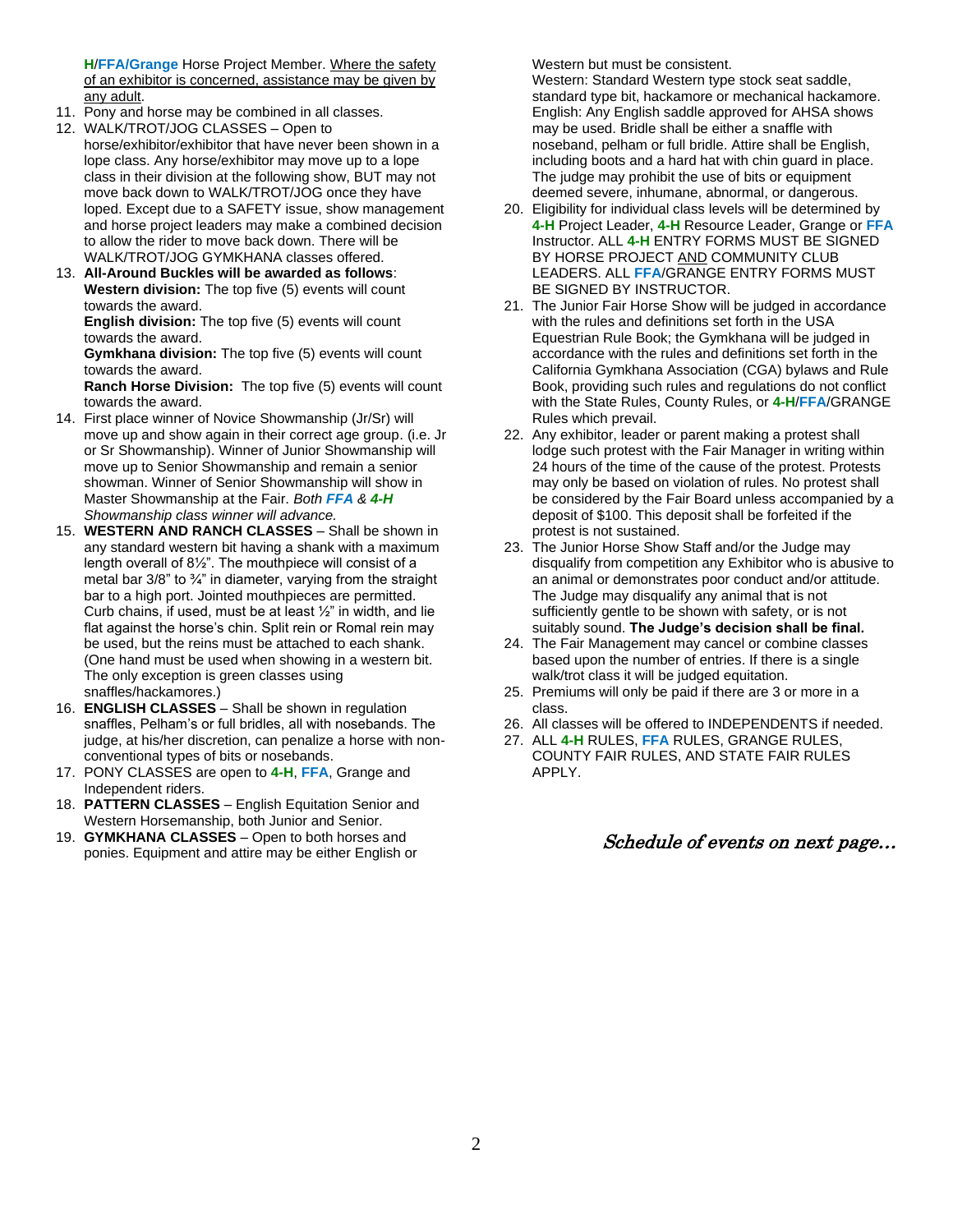# SCHEDULE OF EVENTS

## **Sunday June 5 8:00 AM**

# **DIVISION 516 –WESTERN**

### **CLASS**

- 1. Bareback 4H Walk/Jog
- 2. Bareback 4H Pony
- 3. Bareback 4H Junior
- 4. Bareback 4H Sr
- 5. Bareback FFA
- 6. Western Equitation 4-H Walk/Jog
- 7. Western Equitation FFA Walk/Jog
- 8. Western Equitation Pony Open
- 9. Western Equitation 4-H Jr
- 10. Western Equitation 4-H Sr
- 11. Western Equitation FFA
- 12. Western Pleasure 4-H Walk/Jog
- 13. Western Pleasure FFA Walk/Jog
- 14. Western Pleasure Pony Open
- 15. Western Pleasure 4-H Jr
- 16. Western Pleasure 4-H Sr
- 17. Western Pleasure FFA
- 
- 18. Western Horsemanship 4-H Walk/Jog<br>19. Western Horsemanship FFA Walk/Jog Western Horsemanship FFA Walk/Jog
- 20. Western Horsemanship Pony Open
- 21. Western Horsemanship 4-H Jr
- 22. Western Horsemanship 4-H Sr.
- 23. Western Horsemanship FFA
- 24. Trail 4-H Walk/Jog
- 25. Trail FFA Walk/Jog
- 
- 26. Trail Pony Open<br>27. Trail 4-H Jr Trail 4-H Jr
- 
- 28. Trail 4-H Sr<br>29. Trail FFA Trail FFA
- 

#### **DIVISION 517 - SHOWMANSHIP**

- 1. Showmanship Pony Open
- 2. Showmanship FFA Novice
- 3. Showmanship FFA Advanced
- 4. Showmanship 4-H Novice
- 5. Showmanship 4-H Junior
- 6. Showmanship 4-H Senior

#### **DIVISION 518 – ENGLISH, HUNTER AND JUMPER CLASS**

- 1. English Equitation FFA Walk/Trot
- 2. English Equitation 4-H Walk/Trot
- 3. English Equitation Pony Open
- 4. English Equitation 4-H Jr
- 5. English Equitation 4-H Sr
- 6. English Equitation FFA
- 7. English Pleasure FFA Walk/Trot<br>8. English Pleasure 4-H Walk/Trot
- English Pleasure 4-H Walk/Trot
- 9. English Pleasure Pony Open<br>10. English Pleasure 4-H Jr
- English Pleasure 4-H Jr
- 11. English Pleasure 4-H Sr
- 12. English Pleasure FFA
- 13. English Horsemanship FFA Walk/Trot
- 14. English Horsemanship 4-H Walk/Trot
- 15. English Horsemanship Pony Open
- 16. English Horsemanship 4-H Jr
- 17. English Horsemanship 4-H Sr
- 18. English Horsemanship FFA
- 19. Hunter Hack Cross Rails FFA Walk/Trot<br>20. Hunter Hack Cross Rails 4-H Walk/Trot
- 20. Hunter Hack Cross Rails 4-H Walk/Trot
- 21. Hunter Hack Cross Rails 4-H Open
- 22. Hunter Hack Cross Rails FFA Open